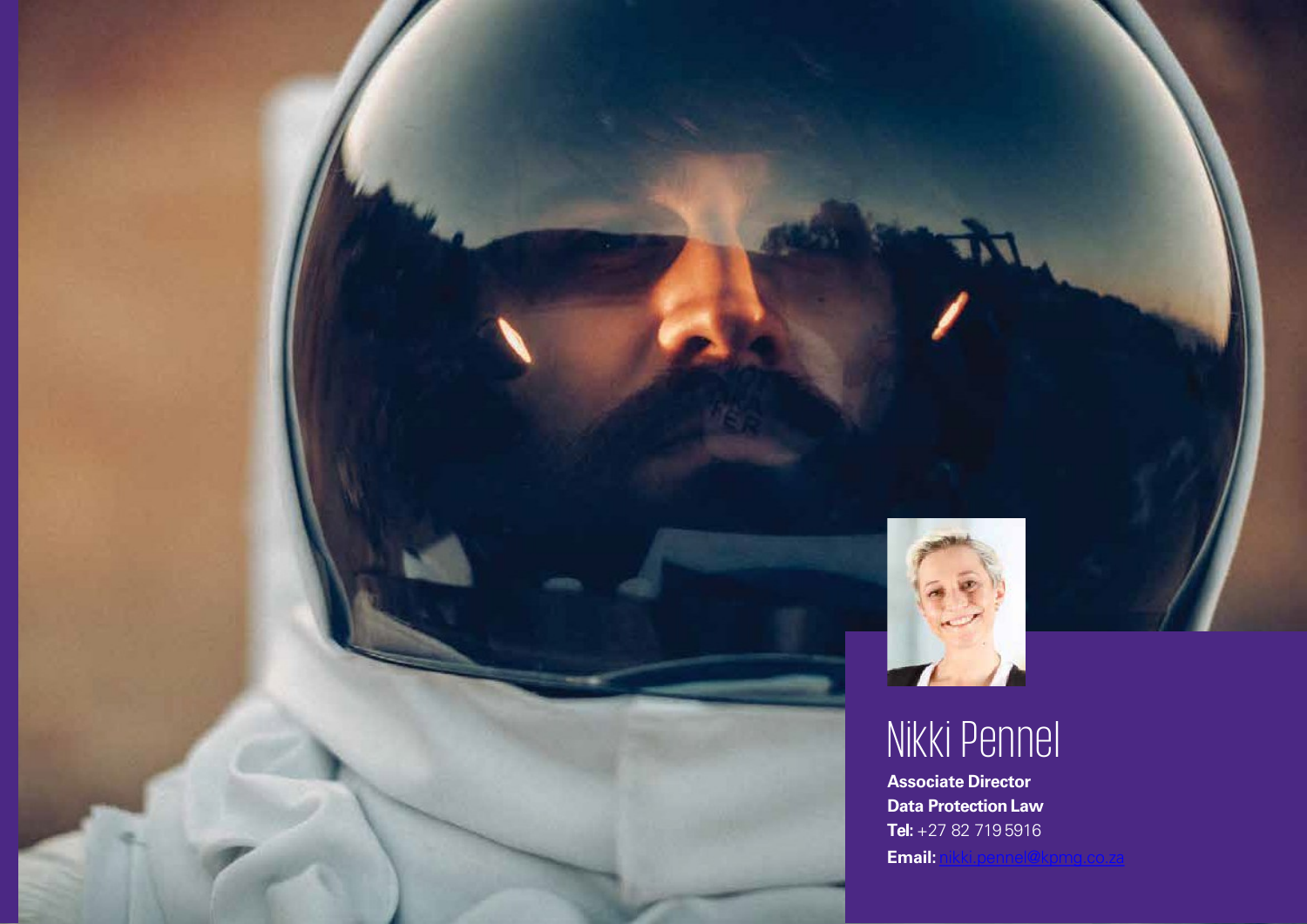# Data privacy

### Key regulatory challenges emerging from POPIA and the GDPR

#### **Has anything really changed?**

It has been almost six years since the Protection of Personal Information Act of 2013 ("POPIA") was promulgated and a year since the European Union's General Data Protection Regulations ("GDPR") came into effect. While POPIA still awaits an effective date for the provisions which require compliance from the entities processing personal information, there remains a heightened global focus on privacy as a fundamental consumer right.

In South Africa, the Policy Holder Protection Rules (for both the long term and short term insurance industries) dovetail with the requirements of POPIA insofar as confidentiality, privacy, security and retention of data is concerned, with the provisions relating to data management coming into effect on 1 January 2020.

The South African Information Regulator has officially occupied office since 1 December 2016. Notwithstanding that the substantive provisions of POPIA are not yet effective, the Information Regulator has informally been handling various complaints

received from consumers and has been engaging with companies who have been the subject of material information security breaches. The Information Regulator has convened meetings with various government institutions, including the HAWKS, the National Prosecuting Authority, the National Credit Regulator and the Credit Bureau Association and other foreign data protection authorities, such as the United Kingdom's Information CommissionerOffice.

A level of uncertainty remains insofar as the extent to which companies should already be implementing the requirements of POPIA from a consumer relations perspective, with certain service providers to insurers refusing to take any tangible steps towards compliance until an effective date for POPIA is announced. This places insurers in an unenviable position of balancing the longstanding relationships they may have with their key service providers with the need to provide a customercentric service offering to their clients.

#### **The GDPR remains high on the agenda**

Globally, the GDPR remains high on the agenda for insurers, but it appears that the approach to compliance remains primarily reactive and uncoordinated. Mark Thompson, KPMG's Privacy Advisory Lead has remarked that "this often stems from the issue that

it is not owned at the board level, where the board form a clear articulation of the organisation's privacy risk appetite, which is then translated into a risk-based remediation plan. This is surprising for a sector with risk management at its core." ("Privacy and the GDPR – Have you got it right?" The London Journal, 2018).

In South Africa, most insurers have done something in the way of data protection, either from a POPIA perspective or in terms of global policy which compels the incorporation of the GDPR into their action plans. However, true compliance remains a challenge. In certain instances, privacy gap analyses or impact assessments, which were conducted some years ago in response to the promulgation of POPIA in 2013, are still being relied upon with little implementation having been completed other than changes to key policies and contracts and ensuring that cybersecurity risks are managed.

Compliance requirements which require human intervention or which require fundamental changes to data management processes, particularly relating to the insurer's duty of transparency and obligation to provide access to personal information, remain problematic.

We set out below some of the key challenges that have emerged within the South African privacy / data protection landscape.

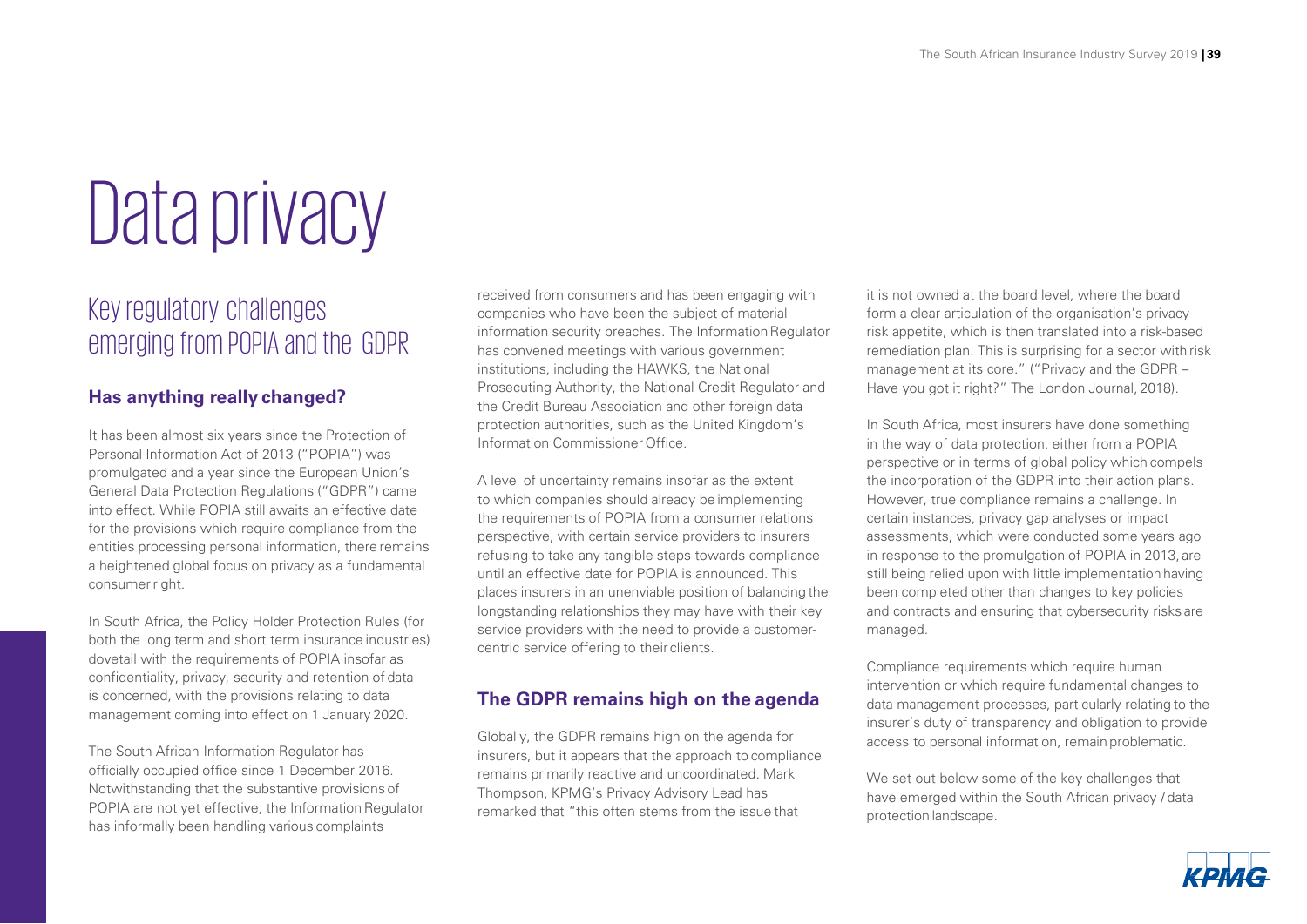## Key emerging challenges

#### **Consent management**

Consent is but one of the lawful justifications for processing of personal information. However, relying on consent as a justification for processing personal information potentially creates an additional administrative burden under both POPIA (and the GDPR). This is due to the specific requirementfor consent under POPIA (and the GDPR) - that is, it cannot be implied and must be voluntary, specific and informed. In order to meet this requirement, any notice which an organisation uses to inform its data subjects of the nature and purpose of processing personal information must be sufficiently specific for data subjects to be in a position to provide such informed consent.

As data subjects may withdraw their consent at any time (subject to the provisions of section 11(2)(b) of POPIA), there is a need for insurers to put in place a process which enables them to manage consents and withdrawals of consent and respond accordingly.

#### **Data subject requests**

While data security remains top of mind in the context of data protection and privacy, the management of personal information insofar as access requests, deletion and portability are concerned is a significant

challenge for financial services firms.

On 14 December 2018, the South African Information Regulator published the relevant forms to be used when a data subject wishes to request a correction or deletion of personal information in terms of POPIA. Few South African companies, however, have established formal processes through which such requests may be received and actioned across the organisation and the systems it uses. At best, requests for personal information have been handled on an ad hoc basis, without a complete understanding of the personal information retained by the insurer (in its various forms) about that individual.

While subject access requests might not currently be a burning issue for South African insurers, it should be noted that after the GDPR came into effect, the insurance industry in the United Kingdom experienced a 20% increase in subject access requests within a period of a week. Once South African consumers are alerted to their rights of access to their own personal information, a similar increase can be expected.

#### **Management of third party vendors**

The use of third party service providers to process personal information, such a tracing agents, credit bureaux, forensic investigation services and other service providers, are potential areas of risk. POPIA requires that all responsible parties (organisations which determine the purpose and means of processing personal information) ensure, through a written contract that its third party "operators" (persons who process person information for an on behalf of the responsible party), establish and maintain the relevant security measures referred to in POPIA.

Beyond the contractual requirement which POPIA imposes on responsible parties, the extent to which financial services companies should have insight into their third party "operators'" specific security measures and be involved in the monitoring of their compliance, will need to be considered in the context of the nature and volume of personal information being processed by the "operator" concerned. Additional monitoring processes will further add to the financial services firms' administrative burden, but will be necessary in order to manage its risk exposure and protect the rights of its customers.

#### **Reporting obligations under the Cybercrimes Bill**

Related to information security and privacy, financial institutions will need to be aware of the obligations which are sought to be placed on them under the current version of the Cybercrimes Bill.

The Cybercrimes Bill seeks, amongst other things, to impose obligations on electronic communications service providers and financial institutions to report cybercrimes and provide technical and other assistance to the police in their investigations of cybercrime.